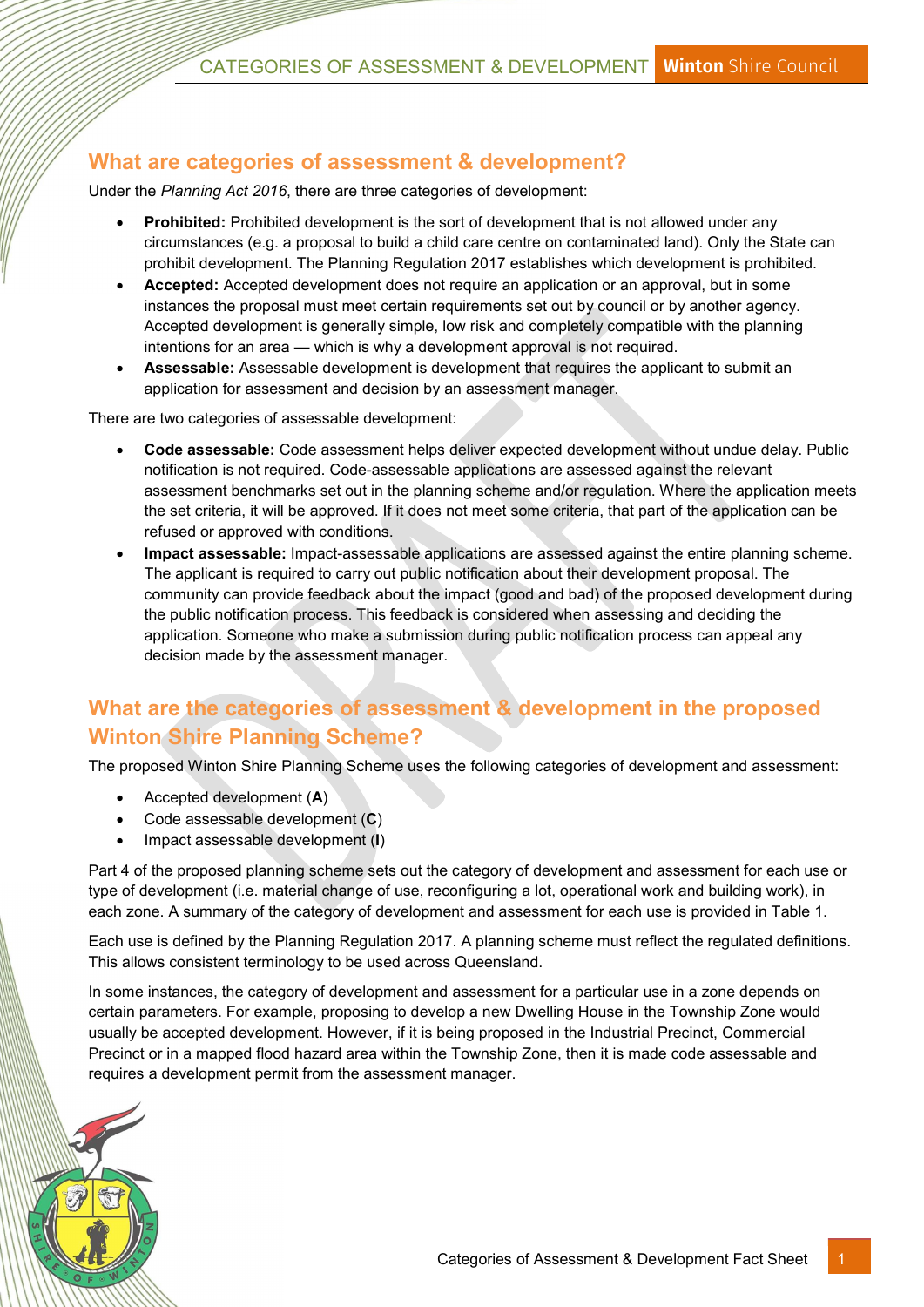#### How can I find out the zone of my land?

You can use council's online interactive mapping system to ascertain the zoning of land parcels. It can be accessed [HERE.](https://winton.maps.arcgis.com/home/index.html)

You can also check the planning maps contained in Schedule 2 of the proposed planning scheme available in hardcopy at the council office or on council's website **[HERE](http://www.winton.qld.gov.au/planning-scheme)**.

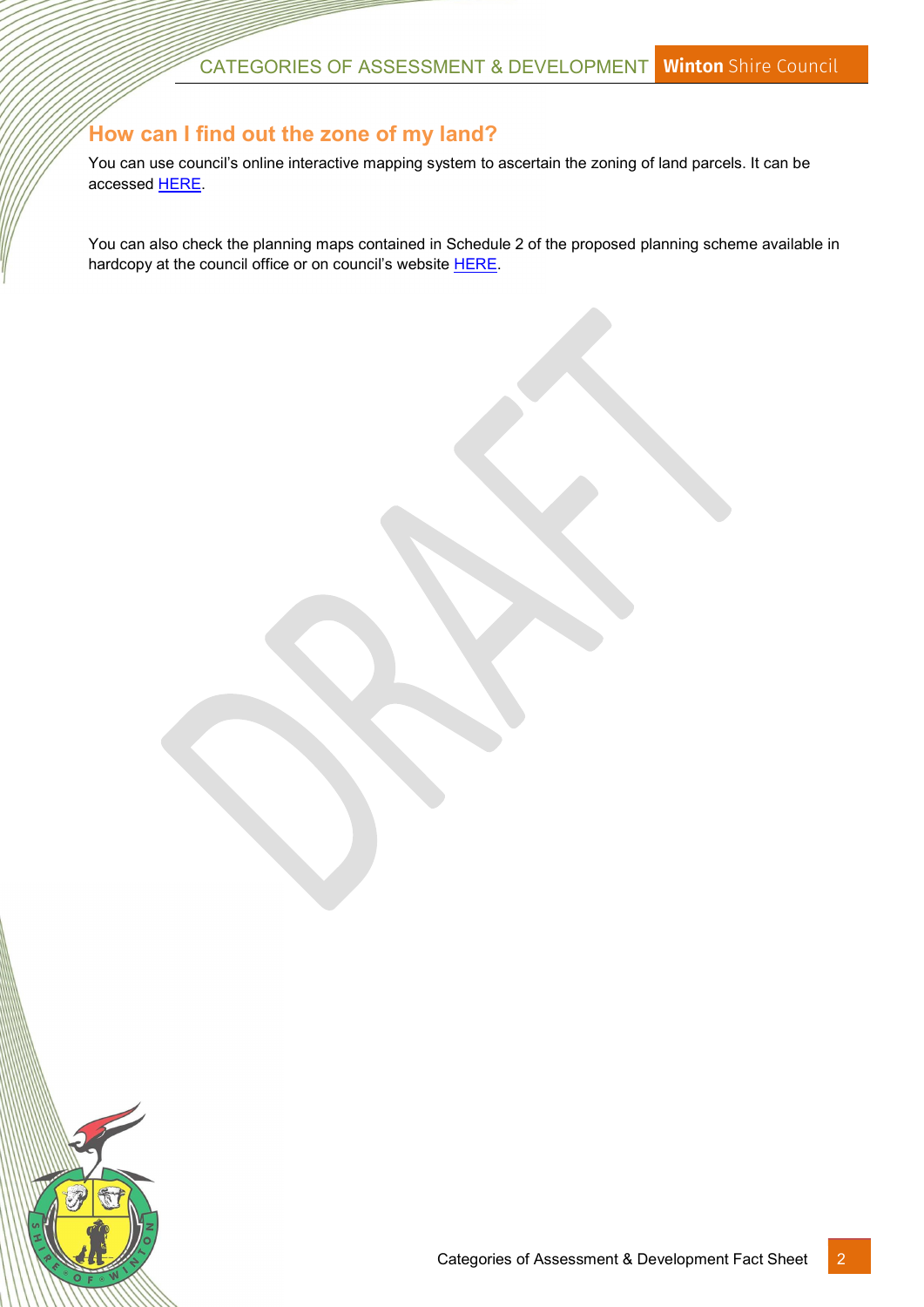# Table 1: Proposed category of development and assessment for particular uses

Editor's Note:

- '+' means there are parameters around the category of development and assessment
- Uses that are undefined are impact assessable development in all zones
- $\bullet$  A = Accepted development
- C = Code assessable development
- I = Impact assessable development
- This general information does not affect or substitute for reading and applying the planning scheme.

| <b>USE TERM</b>                       | <b>Township</b><br>Zone                                                 | <b>Rural Residential</b><br><b>Zone</b>                       | <b>Rural Zone</b>                                             | <b>Recreation and</b><br><b>Open Space Zone</b> |
|---------------------------------------|-------------------------------------------------------------------------|---------------------------------------------------------------|---------------------------------------------------------------|-------------------------------------------------|
| (regulated terms &<br>definitions)    |                                                                         |                                                               |                                                               |                                                 |
| <b>Adult store</b>                    |                                                                         |                                                               |                                                               |                                                 |
| <b>Agricultural supplies</b><br>store | $C+$ or $I$                                                             |                                                               |                                                               |                                                 |
| <b>Air service</b>                    |                                                                         |                                                               |                                                               |                                                 |
| <b>Animal husbandry</b>               |                                                                         |                                                               | A+ or C<br>(defined activity group<br>- Rural activities)     |                                                 |
| <b>Animal keeping</b>                 |                                                                         | $A+$ or $I$<br>(defined activity group - Rural<br>activities) | $A+$ or $C$<br>(defined activity group<br>- Rural activities) |                                                 |
| <b>Aquaculture</b>                    |                                                                         |                                                               | C                                                             |                                                 |
| <b>Bar</b>                            | A+ or C+ or I<br>(defined activity group<br>- Commercial<br>activities) |                                                               |                                                               |                                                 |
| <b>Brothel</b>                        |                                                                         |                                                               |                                                               |                                                 |
| <b>Bulk landscape</b><br>supplies     |                                                                         |                                                               |                                                               |                                                 |
| <b>Caretaker's</b><br>accommodation   | $\mathbf C$                                                             |                                                               | $A+$ or $C$                                                   |                                                 |
| <b>Car wash</b>                       |                                                                         |                                                               |                                                               |                                                 |
| <b>Cemetery</b>                       |                                                                         |                                                               | A+ or C                                                       |                                                 |
| <b>Child care centre</b>              | $A+$ or $C$<br>(defined activity group<br>- Community<br>activities)    |                                                               |                                                               |                                                 |
| <b>Club</b>                           | $A+$ or $C$<br>(defined activity group<br>- Community<br>activities)    |                                                               |                                                               | C                                               |

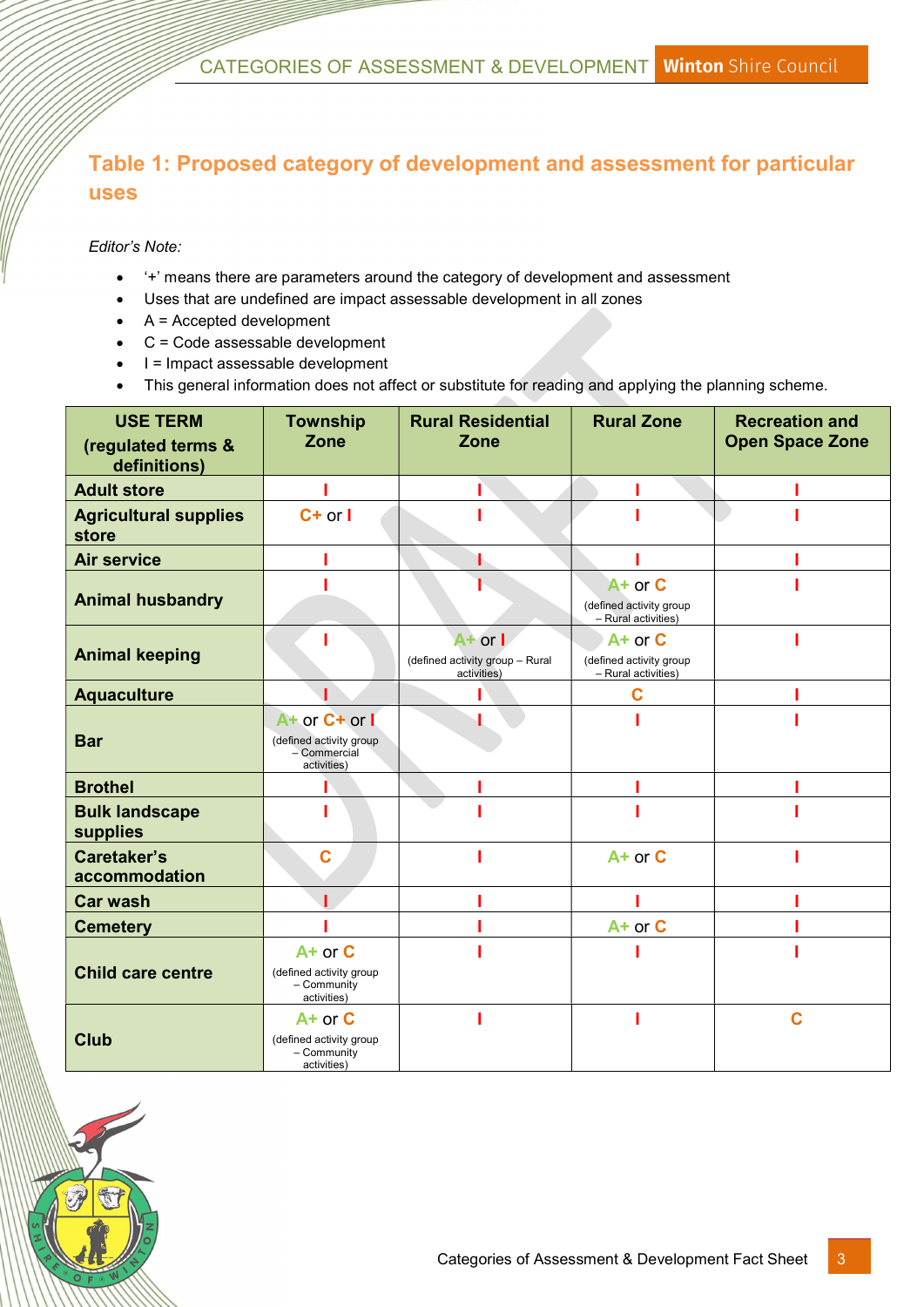# CATEGORIES OF ASSESSMENT & DEVELOPMENT Winton Shire Council

| <b>USE TERM</b>                                                                 | <b>Township</b>                                                               | <b>Rural Residential</b> | <b>Rural Zone</b>                                         | <b>Recreation and</b>  |
|---------------------------------------------------------------------------------|-------------------------------------------------------------------------------|--------------------------|-----------------------------------------------------------|------------------------|
| (regulated terms &<br>definitions)                                              | Zone                                                                          | Zone                     |                                                           | <b>Open Space Zone</b> |
| <b>Community care</b><br>centre                                                 | $A+$ or $C$<br>(defined activity group<br>- Community<br>activities)          |                          |                                                           |                        |
| <b>Community</b><br>residence                                                   | $A+$ or $C$<br>(defined activity group<br>- Community<br>activities)          |                          |                                                           |                        |
| <b>Community use</b>                                                            | $A+$ or $C$<br>(defined activity group<br>- Community<br>activities)          |                          |                                                           |                        |
| <b>Crematorium</b>                                                              |                                                                               |                          |                                                           |                        |
| <b>Cropping</b><br><b>Note also Sch13 of Planning</b><br><b>Regulation 2017</b> |                                                                               |                          | A+ or C<br>(defined activity group<br>- Rural activities) |                        |
| <b>Detention facility</b>                                                       |                                                                               |                          |                                                           |                        |
| <b>Dual occupancy</b>                                                           | $C+$ or $I$                                                                   |                          |                                                           |                        |
| <b>Dwelling house</b>                                                           | A+ or C                                                                       | A+ or C                  | A+ or C                                                   |                        |
| <b>Dwelling unit</b>                                                            | A+ or C                                                                       |                          |                                                           |                        |
| <b>Educational</b><br>establishment                                             | $A+$ or $C$<br>(defined activity group<br>- Community<br>activities)          |                          | $C+$ or $I$                                               |                        |
| <b>Emergency services</b>                                                       | $A+$                                                                          | A+                       | $A+$                                                      | $A+$                   |
| <b>Environment facility</b>                                                     |                                                                               |                          | $A+$ or $C$                                               | $A+$ or $I$            |
| <b>Extractive industry</b>                                                      |                                                                               |                          |                                                           |                        |
| <b>Food and drink</b><br>outlet                                                 | $A+$ or $C+$ or $I$<br>(defined activity group<br>- Commercial<br>activities) |                          |                                                           | C                      |
| <b>Function facility</b>                                                        | $A+$ or $C+$ or $I$<br>(defined activity group<br>- Commercial<br>activities) |                          |                                                           |                        |
| <b>Funeral parlour</b>                                                          |                                                                               |                          |                                                           |                        |
| <b>Garden centre</b>                                                            | $C+$ or $I$                                                                   |                          |                                                           |                        |
| <b>Hardware and trade</b><br>supplies                                           | $C+$ or $I$                                                                   |                          |                                                           |                        |
| <b>Health care service</b>                                                      | $A+$ or $C$<br>(defined activity group<br>- Community<br>activities)          |                          |                                                           |                        |
| <b>High impact industry</b>                                                     |                                                                               |                          |                                                           |                        |
| <b>Home-based</b><br><b>business</b>                                            | $A+$ or $C$                                                                   |                          | A+ or C                                                   |                        |

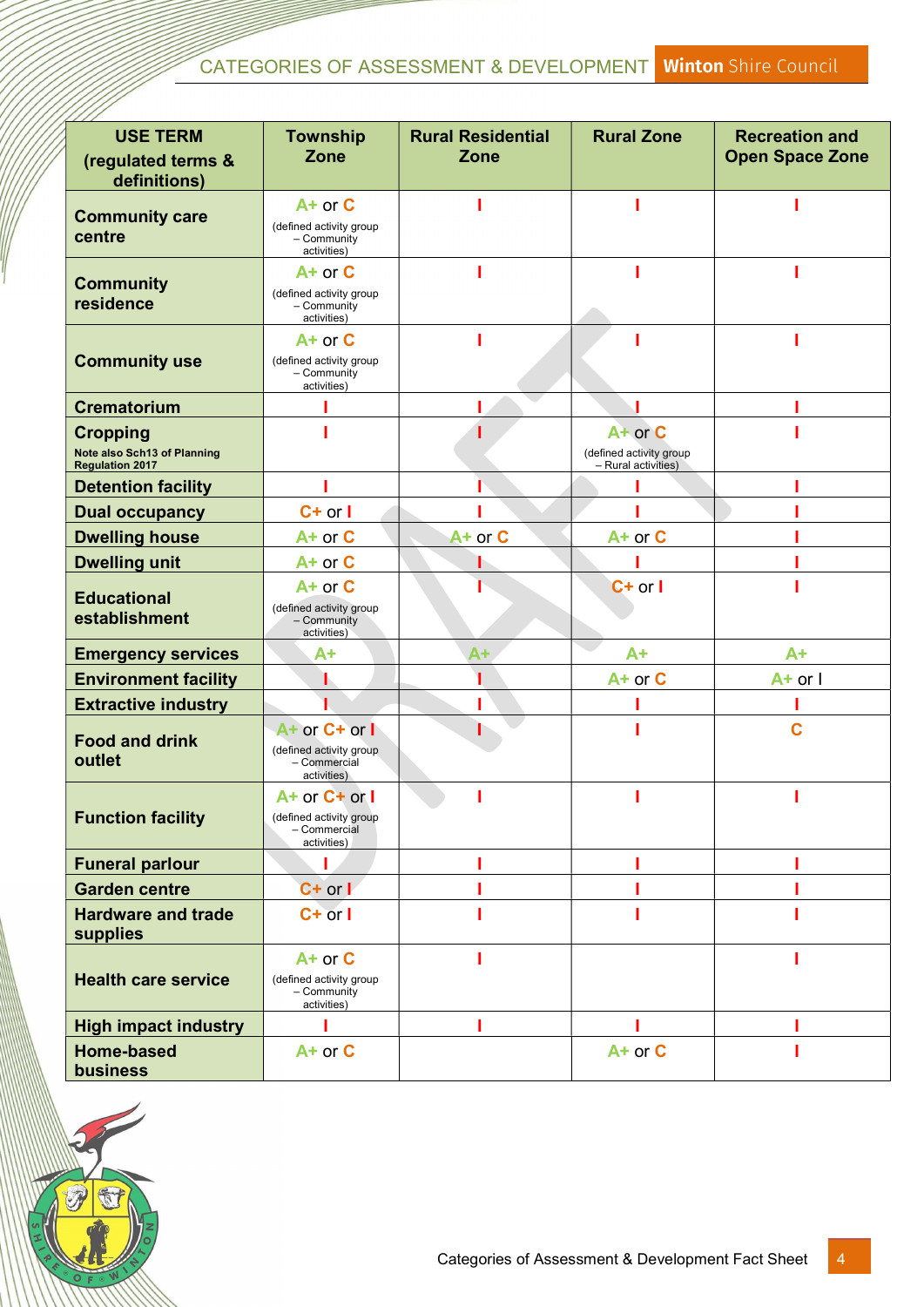# CATEGORIES OF ASSESSMENT & DEVELOPMENT Winton Shire Council

| <b>USE TERM</b>                                             | <b>Township</b>                                                               | <b>Rural Residential</b> | <b>Rural Zone</b>                                         | <b>Recreation and</b>  |
|-------------------------------------------------------------|-------------------------------------------------------------------------------|--------------------------|-----------------------------------------------------------|------------------------|
| (regulated terms &<br>definitions)                          | <b>Zone</b>                                                                   | Zone                     |                                                           | <b>Open Space Zone</b> |
| <b>Hospital</b>                                             |                                                                               |                          |                                                           |                        |
| <b>Hotel</b>                                                | $A+$ or $C+$ or $I$<br>(defined activity group<br>- Commercial<br>activities) |                          |                                                           |                        |
| Indoor sport and<br>recreation                              | $C+$ or $I$                                                                   |                          |                                                           |                        |
| <b>Intensive animal</b><br>industry                         |                                                                               |                          | (defined activity group<br>- Rural activities)            |                        |
| <b>Intensive</b><br>horticulture                            |                                                                               |                          | A+ or C<br>(defined activity group<br>- Rural activities) |                        |
| <b>Landing</b>                                              |                                                                               |                          |                                                           |                        |
| Low impact industry                                         | $C+$ or $I$                                                                   |                          |                                                           |                        |
| <b>Major electricity</b><br>infrastructure                  | $A+$ or $C$                                                                   | $A+$ or $C$              | A+ or C                                                   | A+ or C                |
| Major sport,<br>recreation and<br>entertainment<br>facility |                                                                               |                          |                                                           |                        |
| <b>Market</b>                                               | A+ or C                                                                       |                          |                                                           | C                      |
| <b>Medium impact</b><br>industry                            |                                                                               |                          |                                                           |                        |
| <b>Motor sport facility</b>                                 |                                                                               |                          |                                                           |                        |
| <b>Multiple dwelling</b>                                    | $C+$ or $I$                                                                   |                          |                                                           |                        |
| <b>Nature-based</b><br>tourism                              |                                                                               |                          | C                                                         |                        |
| <b>Nightclub</b><br>entertainment<br>facility               |                                                                               |                          |                                                           |                        |
| <b>Non-resident</b><br>workforce<br>accommodation           | L                                                                             |                          |                                                           |                        |
| <b>Office</b>                                               | A+ or C+ or I<br>(defined activity group<br>- Commercial<br>activities)       |                          |                                                           |                        |
| <b>Outdoor sales</b>                                        | $C+$ or $I$                                                                   |                          |                                                           |                        |
| <b>Outdoor sport and</b><br>recreation                      |                                                                               |                          | A+ or C                                                   | A+ or C                |
| <b>Outstation</b>                                           |                                                                               |                          | $A+$ or $C$                                               |                        |
| <b>Park</b>                                                 | A                                                                             | A                        | A                                                         | A                      |

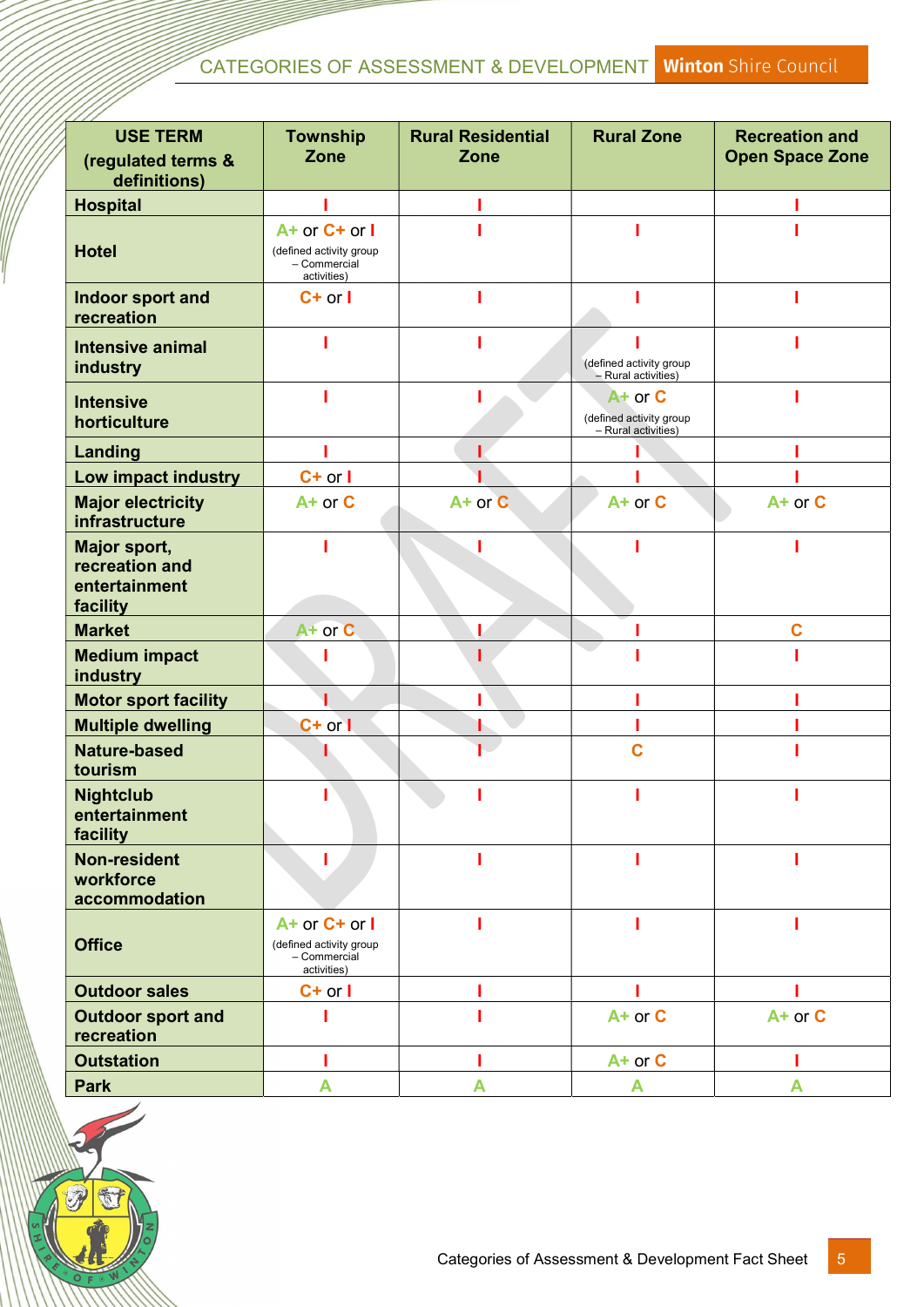| <b>USE TERM</b>                            | <b>Township</b>                                                               | <b>Rural Residential</b> | <b>Rural Zone</b>           | <b>Recreation and</b>  |
|--------------------------------------------|-------------------------------------------------------------------------------|--------------------------|-----------------------------|------------------------|
| (regulated terms &                         | Zone                                                                          | Zone                     |                             | <b>Open Space Zone</b> |
| definitions)                               |                                                                               |                          |                             |                        |
| <b>Parking station</b>                     |                                                                               |                          |                             |                        |
| <b>Permanent</b><br>plantation             |                                                                               |                          | $A+$ or $C$                 |                        |
| <b>Place of worship</b>                    | A+ or C<br>(defined activity group                                            |                          |                             |                        |
|                                            | - Community<br>activities)                                                    |                          |                             |                        |
| <b>Relocatable home</b><br>park            |                                                                               |                          |                             |                        |
| <b>Renewable energy</b><br>facility        |                                                                               |                          |                             |                        |
| <b>Research and</b><br>technology industry |                                                                               |                          |                             |                        |
| <b>Residential care</b><br>facility        | Ć                                                                             |                          |                             |                        |
| <b>Resort complex</b>                      |                                                                               |                          |                             |                        |
| <b>Retirement facility</b>                 | C                                                                             |                          |                             |                        |
| <b>Roadside stall</b>                      |                                                                               | Δ                        | А                           |                        |
| <b>Rooming</b><br>accommodation            | С                                                                             |                          |                             |                        |
| <b>Rural industry</b>                      |                                                                               |                          |                             |                        |
| <b>Rural workers'</b><br>accommodation     |                                                                               |                          | $A+$ or $C$                 |                        |
| <b>Sales office</b>                        | A+ or C+ or I<br>(defined activity group)<br>- Commercial<br>activities)      |                          |                             |                        |
| <b>Service industry</b>                    | $C+$ or $\mathsf{I}$                                                          |                          |                             |                        |
| <b>Service station</b>                     | $C+$ or $\vert$                                                               |                          | C                           |                        |
| <b>Shop</b>                                | A+ or C+ or I<br>(defined activity group<br>- Commercial<br>activities)       |                          |                             |                        |
| <b>Shopping centre</b>                     | A+ or C+ or I<br>(defined activity group<br>- Commercial<br>activities)       |                          |                             |                        |
| <b>Short-term</b><br>accommodation         | C                                                                             |                          | A+ for farm<br>stay<br>or C |                        |
| <b>Showroom</b>                            | $A+$ or $C+$ or $I$<br>(defined activity group<br>- Commercial<br>activities) |                          |                             |                        |